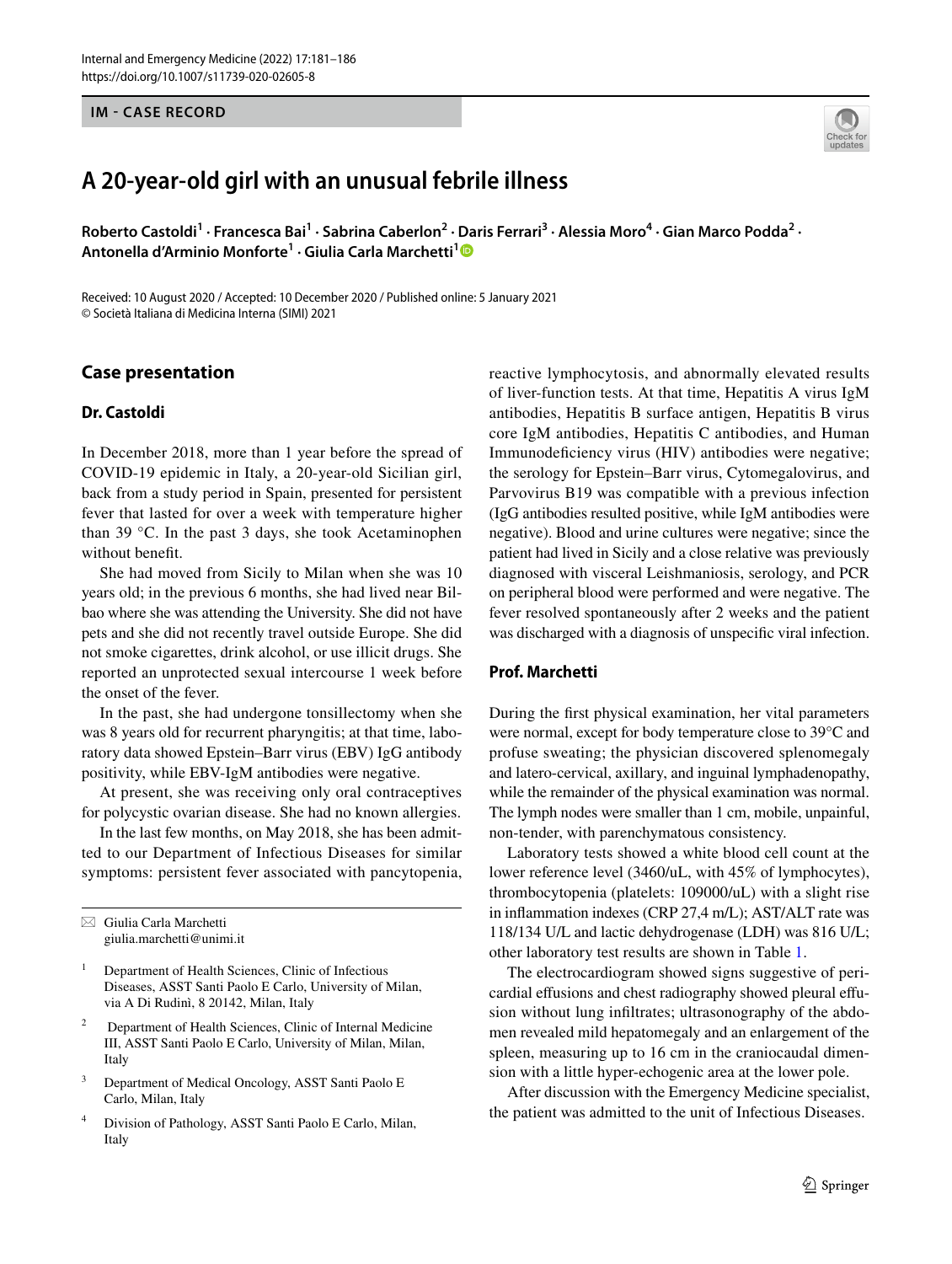<span id="page-1-0"></span>**Table 1** Blood test results

| Analytes    | Unit                    | Range       | 12/28 | 12/30 | 12/31 | 01/02 | 01/04 | 01/06 | 01/09 | 01/11 | 01/13 | 01/15 | 01/21   | 02/01    | 03/18    |
|-------------|-------------------------|-------------|-------|-------|-------|-------|-------|-------|-------|-------|-------|-------|---------|----------|----------|
| Hemoglobin  | g/dL                    | $12 - 15.2$ | 13.4  | 11.9  | 10.6  | 10.4  | 10.3  | 9.9   | 10.3  | 9.9   | 9.5   | 11.7  | 12.5    | 13.1     | 12.5     |
| Platelets   | $10^{\circ}3/\text{uL}$ | $160 - 350$ | 90    | 83    | 88    | 104   | 127   | 123   | 100   | 109   | 124   | 175   | 271     | 201      | 221      |
| Leukocytes  | $10^{\circ}$ 3/uL       | $3.6 - 9.2$ | 3.21  | 3.41  | 3.74  | 4.15  | 4.88  | 6.08  | 5.38  | 4.85  | 5.3   | 7.22  | 7.67    | 5.86     | 5.68     |
| Neutrophils | $\%$                    | $47 - 68$   | 56.1  | 46    | 35.5  | 30.6  | 24    | 20    | 14.5  | 18    | 19.8  | 25.2  | 32      | 45       | 56.4     |
| Lymphocytes | %                       | $27 - 37$   | 34.9  | 44.3  | 56.7  | 63.6  | 71.1  | 76.2  | 79.9  | 76.9  | 73.6  | 66.3  | 55      | 46       | 33.1     |
| ALT         | U/L                     | $9 - 52$    | 134   | 386   | 425   | 346   | 278   | 222   | 208   | 138   | 117   | 107   | 85      | 43       | 31       |
| AST         | U/L                     | $14 - 36$   | 118   | 333   | 302   | 225   | 191   | 184   | 228   | 151   | 115   | 85    |         | 34       | 31       |
| ALP         | U/L                     | $38 - 126$  |       |       | 147   | 195   | 243   |       | 530   |       |       | 350   |         | 98       |          |
| Albumin     | g/dL                    | $3.5 - 5$   |       |       |       |       |       | 2.8   | 2.75  | 2.9   |       |       |         |          |          |
| LDH         | U/L                     | $313 - 618$ | 1316  | 2020  | 2186  | 2108  | 2145  | 2055  | 2615  | 2556  | 1570  | 1322  | 731     | 600      | 428      |
| GGT         | U/L                     | $15 - 58$   |       |       | 195   |       | 290   |       | 22.9  | 343   |       | 278   |         |          |          |
| <b>CRP</b>  | mg/L                    | < 10        | 44.5  | 44    | 49.7  |       | 30.2  |       |       | 19    | 9.9   | 5.3   | $\lt$ 5 | $\leq 5$ | $\leq 5$ |
| <b>ESR</b>  | mm/h                    | < 15        |       |       |       |       |       |       |       | 6     |       |       |         |          |          |
| Ferritin    | ng/mL                   | $7 - 137$   |       |       | 1820  |       |       |       |       |       |       |       |         |          |          |

*AST* aspartate aminotransferase, *ALT* alanine aminotransferase, *ALP* alkaline phosphatase, *LDH* lactate dehydrogenase, *GGT* gamma-glutamyl transferase, *CRP* C-reactive protein, *ESR* erythrocyte sedimentation rate

<span id="page-1-1"></span>**Table 2** Epstein–Barr virus serology and plasma EBV-DNA

|           | Positivity               |      | May 2018 January 2019 July 2019 |       |
|-----------|--------------------------|------|---------------------------------|-------|
| EBV-IgM   | $>40$ UI/mL              | 18.1 | >160                            | >160  |
| $EBV-IgG$ | $>$ 20 UI/mL             | 23.5 | 101                             | 156   |
|           | EBV-DNA $>350$ copies/mL |      | 3287                            | < 350 |

# **Dr. Bai**

On admission, the patient complained fatigue and reduced appetite; the temperature was 39.5°C, and the pulse 105 beats per minute, blood pressure, and respiratory rate breathing ambient air were normal.

Laboratory data reported a progressive pancytopenia (anemia, leukopenia, and relative lymphocytosis), increase in aminotransferase levels, LDH, and ferritin, and a slight rise in CRP (Table [2](#page-1-1))

The frst microbiological analysis such as blood cultures, urine culture, and the rapid test for Legionella and Pneumococcus urinary antigens were also negative.

Serology for Toxoplasmosis, S. typhi, brucellosis, and rickettsiosis were negative.

Furthermore, we searched sexually transmitted diseases: both gynecological examination with vaginal swabs and blood tests for viral hepatitis (HAV, HBV, and HCV) and HIV (both antibodies and HIV-RNA) were negative; given the previous positivity for EBV and CMV IgG antibodies, blood CMV-DNA and EBV-DNA were measured.

Due to the persistence of fever higher than 39°C, the patient underwent a transthoracic echocardiography, which was normal, and a total-body CT scan that revealed diffuse lymphadenopathy with nodes greater than 1 cm and a splenomegaly of 16 cm with a millimetric cystic lesion in the lower pole.

Given the negativity of the microbiological examinations, no antibiotic therapy was started at this moment.

# **Diferential diagnoses and further investigations**

Prof. d'Arminio Monforte: This 20-year-old girl, who has no clinically signifcant medical history, presents with the second episode of persistent fever, pancytopenia, lymphadenopathy, and splenomegaly.

The frst diagnostic hypothesis was an infectious disease, but all our microbiological fndings were negative for viruses or bacteria: serology analyses excluded the most common pathogens responsible for endothelial reticulum system diseases and the cultural examinations made on peripheral blood, urine, and vaginal/oral swabs were negative. Despite the reported unsafe sexual intercourse, the patient was not diagnosed with a sexually transmitted infection or a genital tract infection.

Considering the time of the year, we also searched for infuenza virus, which, however, was negative.

According to the patient clinical history, we knew that the patient had had mononucleosis and CMV infection, so we looked for a reactivation of these viruses with molecular biology techniques.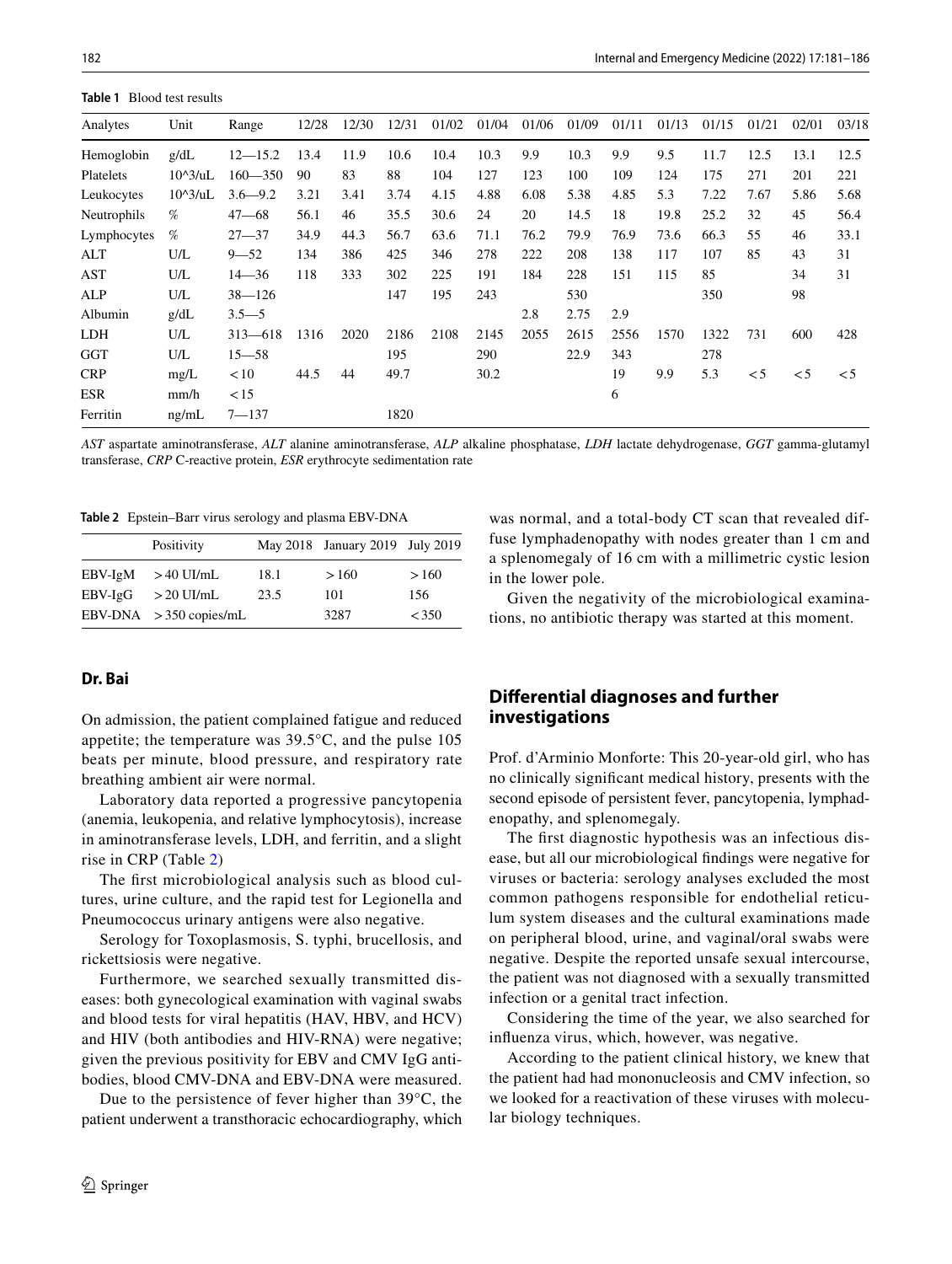Finally, we excluded "baggage malaria" given the recent travels around Europe and visceral leishmaniosis for the previous case in the patient's family [[1,](#page-4-0) [2\]](#page-5-0).

At the same time, we considered alterative non-infectious hypothesis that included autoimmune diseases, late-onset metabolic or storage diseases, and oncological or hematological diseases.

Dr. Podda: The clinical case was also suggestive of an autoimmune disease, like systemic lupus erythematous: the patient had 3 SLICC classification clinical criteria (serositis with pleural and pericardial efusions, leukopenia <4000/uL, and thrombocytopenia <100000/uL). Thus, we searched immunologic criteria but autoantibodies and the direct Coombs test were negative; furthermore, complement component C3 was found to be normal with increased C4 component.

Other autoimmune diseases were also considered, like adult-onset Still's disease and Rheumatoid Arthritis (RA) or one of its variants: as regards adult-onset Still's disease, we had several minor criteria (negativity for ANA and rheumatoid factor, increase in aminotransferases, splenomegaly, and enlarged lymph nodes), but just one major criterion (intermittent fever, higher than 39 °C for more than a week). RA and its variants were excluded because of the absence of arthritis symptoms and the negativity of antibodies anticyclic citrullinated peptide [[3\]](#page-5-1).

We also tested for the anti-streptolysin, anti-neutrophil antibodies, and agglutinins, but laboratory tests were inconclusive. Furthermore, paroxysmal nocturnal hemoglobinuria has been excluded.

Patients with metabolic or storage diseases may present with fndings similar to those seen in this patient, but age of onset and absence of key symptoms rendered this diagnosis unlikely.

#### **Dr. Ferrari**

It was appropriate that the patient's physicians were concerned about the possibility of an onco-hematological disease.

Clinical presentation with fever and profuse sweating, CT scan images with the evidence of splenomegaly and lymphadenopathy on both sides of the diaphragm, and laboratory fndings with anemia, leukopenia, and thrombocytopenia associated with high levels of ferritin (1820 ng/mL) and a progressive increase of LDH (greater than 2000 U/L) could be consistent with a hematological disease, such as Hodgkin or non-Hodgkin lymphoma, or leukemia.

Moreover, fever could also have a paraneoplastic origin, due to the release of cytokines from a solid cancer, such as renal adenocarcinoma or hepatocellular carcinoma; however, total-body CT scan did not show densitometric alterations compatible with a solid cancer.

Based on these premises, considering the young age of the patient, we recommended positron emission tomography (PET) and the collection of histological samples to establish the diagnosis.

#### **Prof. Marchetti**

PET images showed focal fuorodeoxyglucose hyperaccumulation in the splenic tissue (maximum SUV 4.9) and in several lymph nodes (latero-cervical, parapharyngeal, axillary, and abdominal lymph nodes). The highest radiotracer accumulation was in nasopharynx (maximum SUV 9.2). The Nuclear Radiologist specialist concluded that these fndings were probably compatible with a lymphoproliferative disease, but infammatory or infectious illnesses could not be excluded.

Considering the radiotracer distribution, after collegial discussion, we decided to perform a nasopharynx and laterocervical lymph-node biopsy.

#### **Dr. Caberlon**

The bone marrow examination was assessed to obtain a sample of bone marrow blood for culture examination considering the persistence of fever and the progressive pancytopenia of the patient. The peripheral blood smear had excluded abnormalities in the blood cells. A bone marrow examination was thus performed for microbiological as well as histological purposes. Leishmaniosis and other intracellular pathogens were excluded and the histological examination showed dyspoiesis of all cellular lines.

# **Chronic active Epstein–Barr Virus infection**

# **Dr. Castoldi and Dr. Bai**

Meanwhile, the fever persisted (two peaks around 40°C each day), with poor response to Acetaminophen. CBC test showed a worsening of pancytopenia: a reduction in hemoglobin (9.7 g/dL) and platelet count (lowest level reached 76000/uL) were observed in association with lymphocytosis (up to 71.1 %); other laboratory tests showed persistently abnormally elevated liver-function tests (AST/ALT ratio 302/425 U/L) and LDH (up to 2145 U/L). Therefore, on 4 January, therapy with indomethacin was started leading to a better control of fever.

After the introduction of indomethacin therapy, a slight improvement in the clinical condition of the patient was observed. At this moment, the positive result of plasma EBV-DNA was communicated (3287 copies/ml, normal value <350 copies/mL). We decided to repeat EBV serology and we found that the patient presented a higher title of IgG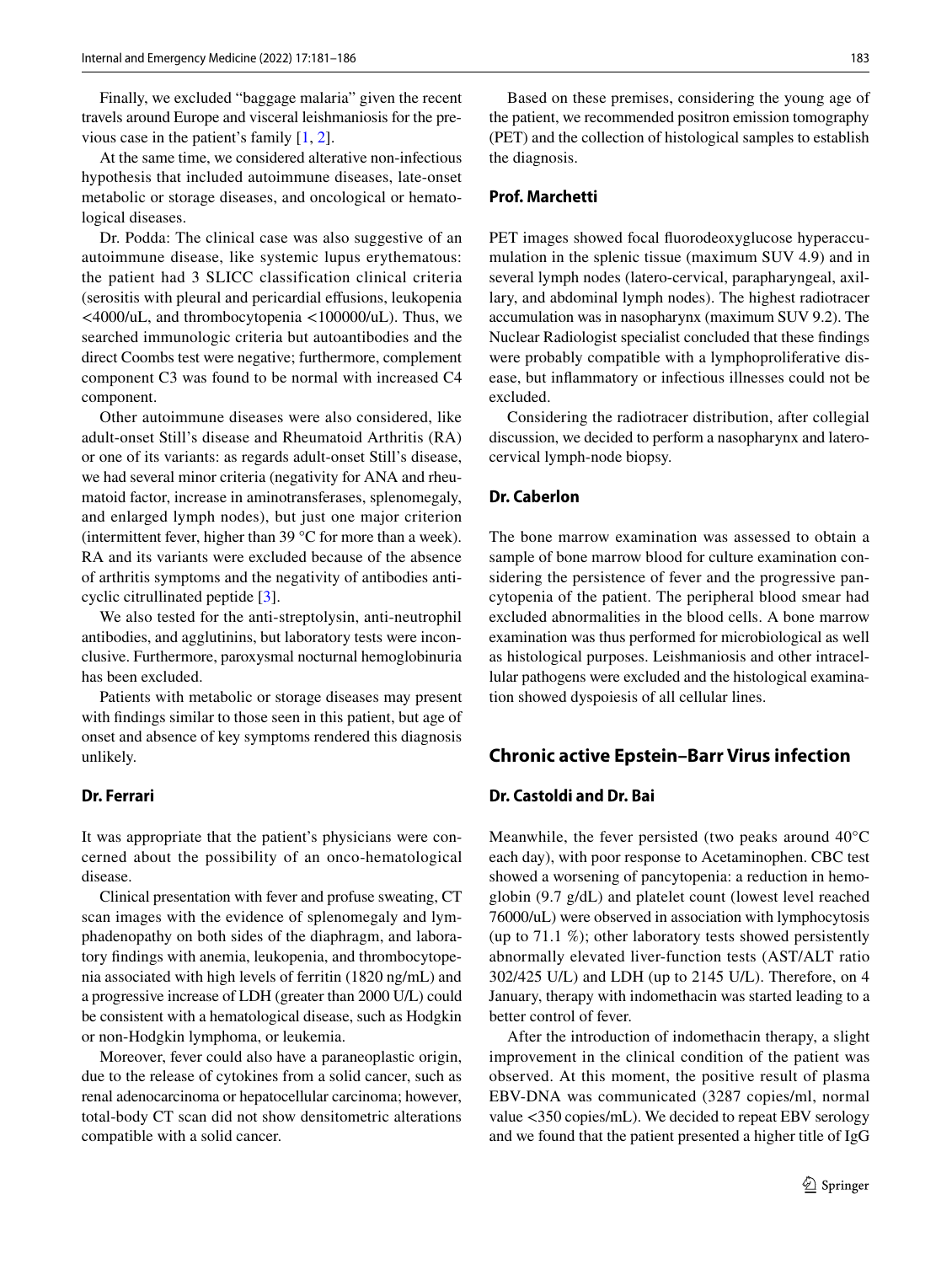antibodies compared to the previous analysis of May 2018, but also a positive title of EBV-IgM antibodies (that were negative in May 2018) (Table [2](#page-1-1)). We discussed the results with the oncologist, the hematologist, and the pathologist to carry out the diferential diagnosis taking into consideration EBV-related lymphoproliferative diseases (Burkitt's lymphoma, EBV-positive Hodgkin lymphoma, low-grade B-cell lymphoma, nasopharyngeal carcinoma, NK/T lymphoma, X-linked lymphoproliferative disorders, chronic active EBV), EBV-related autoimmune diseases, and adult hemophagocytic syndrome (hemophagocytic lymphohistiocytosis) [\[4](#page-5-2)].

# **Dr. Ferrari**

Considering clinical presentation, the PET results, and EBV viremia, the hypothesis of EBV-related neoplasia became more consistent.

EBV is found in all cases of endemic Burkitt's lymphoma, but also in some sporadic cases. This lymphoma produces B symptoms, which were present in our patient, and, sometimes, involves the jaw or ileocecal region with a Bulky mass.

Hodgkin's lymphoma is also related to EBV infection, particularly the classical form, subtype mixed-cellularity. Our patient had many typical symptoms of this cancer, like fever, sweats, lymphadenopathy, and hepatosplenomegaly.

Our clinical case was also compatible with nasopharyngeal carcinoma, a solid cancer related to EBV and food consumption. Taking into consideration the PET results, we performed a rhino-pharyngeal biopsy to establish this diagnosis, even if this type of cancer shows a high prevalence in East Asia, and Central and South America and is a rare disease in Europe. [[5\]](#page-5-3)

# **Dr. Podda**

Our patient could also be afected by hemophagocytic syndrome, an immune disorder caused by a dysfunctional natural killer and cytotoxic T-cell response, which is characterized by fever, pancytopenia, hepatosplenomegaly, and activated macrophage infltration in hematopoietic organs [\[6](#page-5-4)]. This syndrome is more frequent in females (ratio male/ female 1:7) and viral infections are the most common trigger, with EBV accounting for almost half of the cases. According to the diagnostic guidelines proposed by the HLH-2004 trial, a molecular diagnosis consistent with the hemophagocytic syndrome or fve criteria could allow the diagnosis; our patient presented four criteria (fever, splenomegaly, pancytopenia, and increased ferritin levels). Even if there is no consensus regarding the optimal treatment for this syndrome, glucocorticoids, ciclosporin,

intravenous immunoglobulin therapy, and etoposide have been used in some cases with improved survival.

#### **Dr. Moro**

The latero-cervical lymph-node biopsy showed a morphology characterized by hyperplastic germinal centers into the cortex and an immunophenotype compatible with reactive lymphadenitis.

The nasopharynx biopsy showed adenoid tissue with maintained architecture, hyperplastic lymphoid follicles, and a blastic population. This was composed of mononuclear cells, scattered or clustered in microaggregates, with central nucleolus, predominantly immunoblastic morphology and immunophenotype CD15 -, CD3 -/+, CD30  $+/-$ , PAX5  $+/-$ , CD45  $+$ , and MUM[1](#page-3-0)  $+$  (Fig. 1). A large amount of these cells was EBV/EBER-positive (Fig. [1](#page-3-0)). We also observed that immunoglobulin heavy chains had a polyclonal rearrangement pattern.

These findings were thus not suggestive of a lymphoproliferative disorder, but they seemed to be reactive to an infectious trigger.

As regards the diagnostic hypothesis of hemophagocytic syndrome, the key marker is the phagocytosis of hematopoietic cells by activated macrophages and the bone marrow is the main anatomical site to investigate the presence of this syndrome; 84% of patients diagnosed with this syndrome showed a positive bone marrow aspirate. However, our patient displayed hemophagocytosis neither in bone marrow nor in the lymph-node biopsy.

<span id="page-3-0"></span>

**Fig. 1** Biopsy of the nasopharynx. The biopsy of the nasopharynx mucosa displayed the maintained architecture with cortical expansion and hyperplastic follicles, associated with a blastic population of large cells, scattered or in sheets, with prominent nucleoli, consistent with immunoblasts.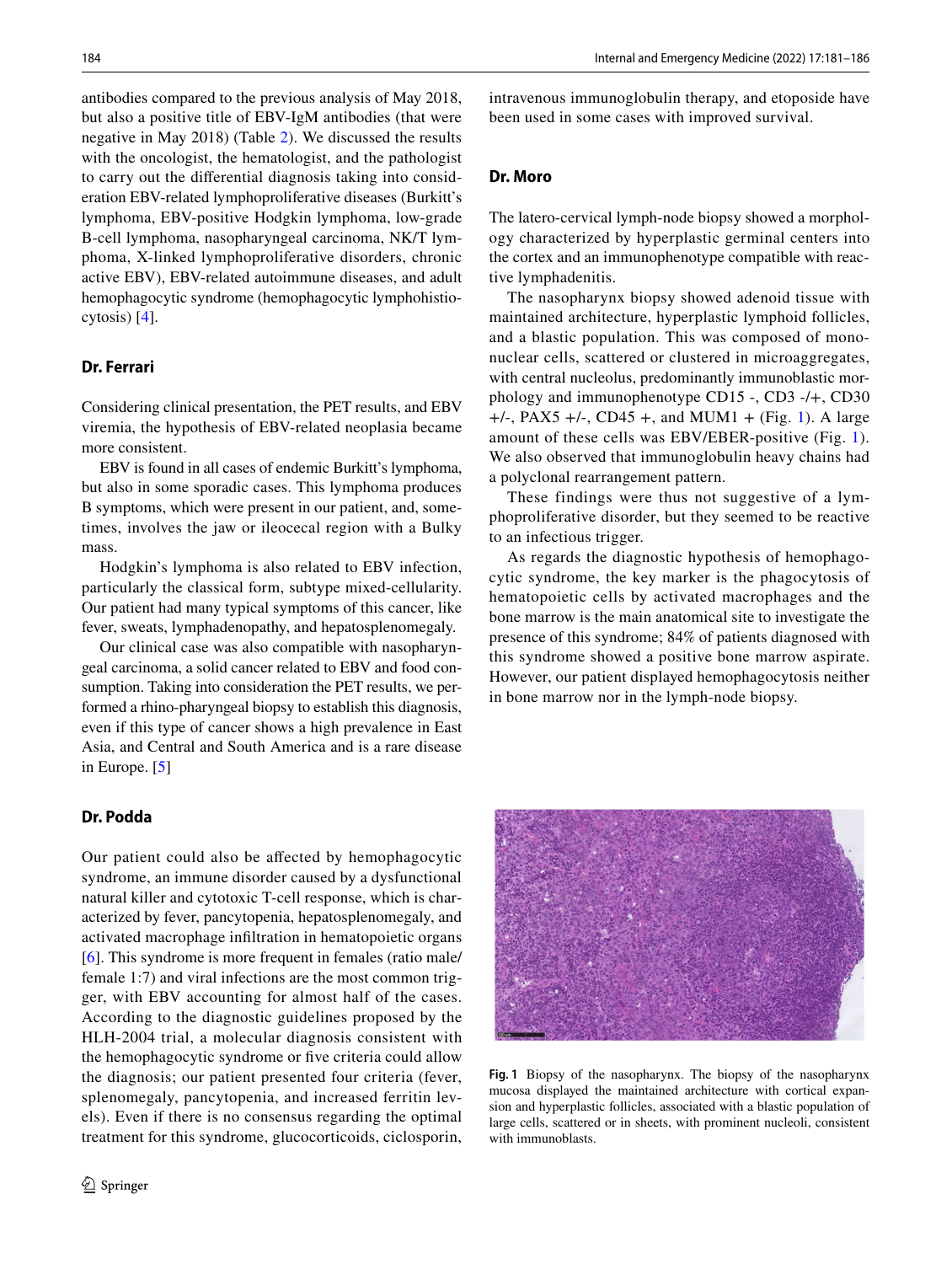#### **Prof. Marchetti**

Excluding the most common EBV-related diseases, we established the diagnosis of chronic active Epstein–Barr virus disease (CAEBV), a rare disorder due to the inability of the immune system to control this pathogen. [[7](#page-5-5)] CAEBV is characterized by persistent or recurrent mononucleosislike symptoms with elevated EBV antibodies, presence of EBV-DNA, or of EBV-positive lymphocytes in histological fndings; diagnosis also requires the absence of other EBV-related diseases that nevertheless can occur over time. [\[8](#page-5-6)–[10\]](#page-5-7)

Many etiopathogenetic hypotheses have been made for CAEBV, like a particularly virulent strain of EBV, a deficit in the production of EBV-related CTLs, a clonal expansion of CAEBV-lymphocytes, or a genetic predisposition, but this disease has probably a multifactorial pathogenesis. [[11,](#page-5-8) [12\]](#page-5-9)

Depending on disease severity, diferent therapeutic strategies have been described, but none of them can obtain a lasting resolution of the disease; only hematopoietic stem cell transplantation (HSTC) has been resolutive in the most severe cases. [[13–](#page-5-10)[16\]](#page-5-11)

# **Conclusions**

#### **Dr. Bai**

Indomethacin therapy had reduced, but not resolved the febrile episodes; thus, on 9 January, we started high-dose glucocorticoid therapy for CAEBV (1 mg/Kg of prednisone). The patient's conditions got progressively better, fever and fatigue disappeared, and laboratory data improved; after 8 days of treatment, the patient was discharged and followed up at our outpatients' services. Her latest laboratory tests showed normalization of CBC and CRP with a reduction in liver-function tests and LDH (Table [1\)](#page-1-0).

Plasma EBV-DNA was negative (<350 copies/mL) after 3 months. Steroid therapy was gradually tapered until its discontinuation in 3 week time.

A lymph-node and abdomen ultrasound showed a reduction of the latero-cervical lymph nodes to less than 1 cm and of splenomegaly to less than 14 cm after 5 months.

Finally, we planned for our patient a close follow-up because of the possibility of disease recurrence or progression; no disease recurrence has occurred so far and the patient is currently asymptomatic.

# **Prof. d'Arminio Monforte**

CAEBV is a chronic multisystem disease, probably caused by a poor control over viral infections, with persistent or recurrent mononucleosis symptoms that can be particularly severe and that can last months or years. Several aspects of this disease are still unknown: the presence of a genetic predisposition or of an underling immune defciency, the possibility of progression toward autoimmune diseases, hemophagocytic syndrome or lymphoproliferative diseases, and the optimal treatment [[17\]](#page-5-12). Most cases of CAEBV are reported in Japan, Korea, and Taiwan, while the prevalence is lower in Latin America and rare in Western and African populations; children and adolescents are the most afected; in adults, the disease is rare, but the clinical progression could be more rapid and aggressive. The late onset, after 8 years of age, and liver impairment are the main risk factors for mortality [[18\]](#page-5-13).

In this clinical case, the patient had a primary EBV infection in pediatric age and two episodes of reactivation; the frst had a spontaneous resolution, but was followed by an early recurrence with a more severe presentation that needed glucocorticoid therapy.

The patient had a complete recovery and suppression of peripheral EBV replication; a longer follow-up will allow us to early diagnose possible viral reactivations. The putative risk factors for EBV reactivation and which therapeutic strategies are necessary to prevent recurrences still need to be understood.

**Acknowledgements** We are grateful to the patient and her family for her kind participation in the study. We would like to acknowledge all the staff of the Clinic of Infectious Diseases, Department of Health Sciences, San Paolo Hospital, ASST Santi Paolo e Carlo, Milan, Italy, and all the staff of Internal Medicine, Oncology and Pathology, San Paolo Hospital, ASST Santi Paolo e Carlo, Milan, Italy for their precious help in the study. All the authors have read and approved the fnal text.

**Funding** Not applicable.

**Availability of data and materials** The authors are responsible for the data described in the manuscript. Full availability of the study material is ensured on request.

#### **Compliance with ethical standards**

**Conflict of interest** The authors declare no confict of interest or competing interests.

**Ethical approval** We guaranteed anonymity to our patient.

**Statement of human and animal rights** All procedures performed in studies involving human participants were in accordance with the ethical standards of the institutional and/or national research committee and with the 1964 Helsinki declaration and its later amendments or comparable ethical standards. This article does not contain any studies with animals performed by any of the authors.

**Informed consent** The patient provided informed consent.

# **References**

<span id="page-4-0"></span>1. Velasco E, Gomez-Barroso D, Varela C, Diaz O, Cano R (2017) Non-imported malaria in non-endemic countries: a review of